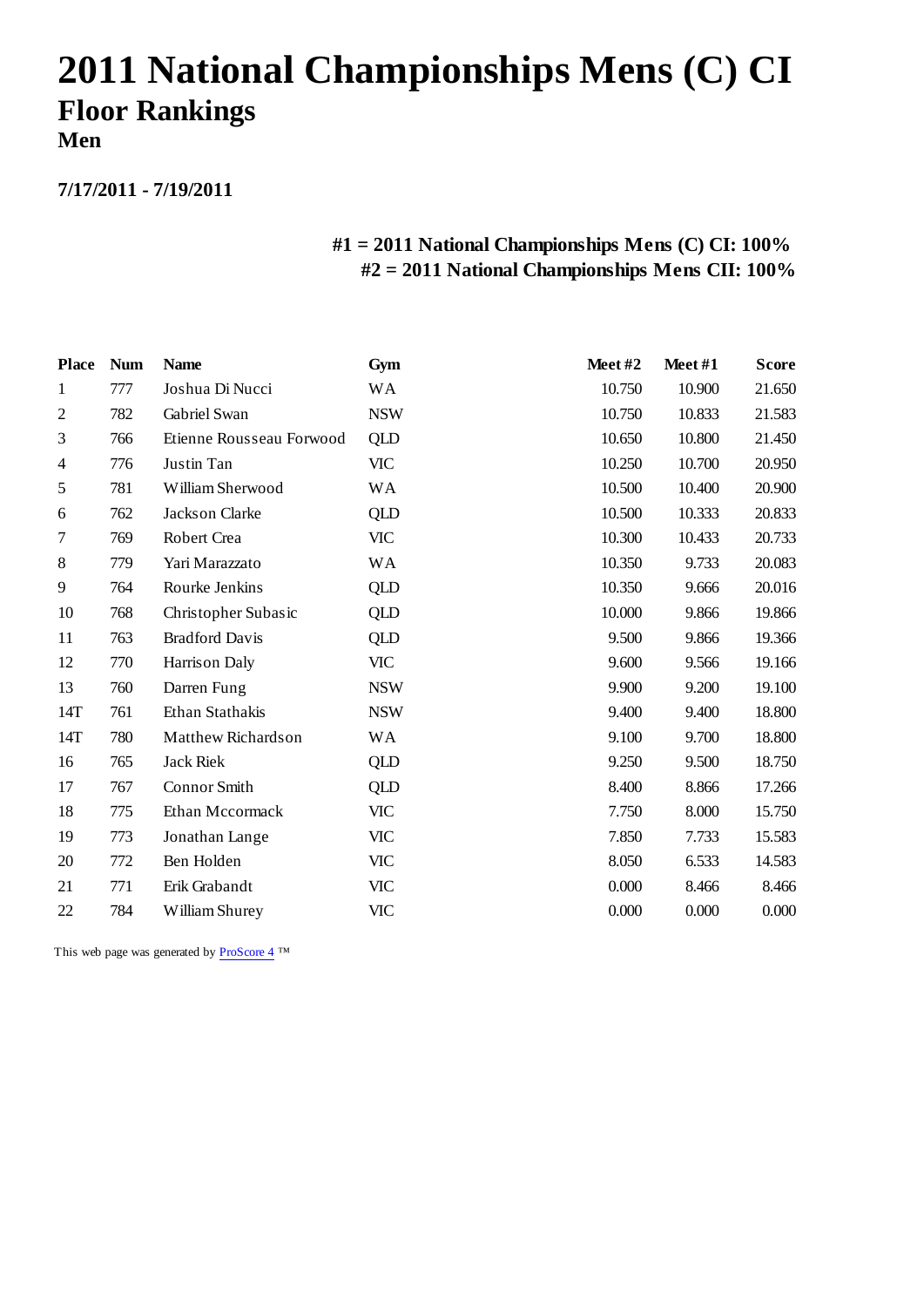### **2011 National Championships Mens (C) CI Pommel Rankings**

**Men**

**7/17/2011 - 7/19/2011**

### **#1 = 2011 National Championships Mens (C) CI: 100% #2 = 2011 National Championships Mens CII: 100%**

| <b>Place</b>   | <b>Num</b> | <b>Name</b>              | Gym        | Meet#2 | Meet#1 | <b>Score</b> |
|----------------|------------|--------------------------|------------|--------|--------|--------------|
| $\mathbf{1}$   | 781        | William Sherwood         | <b>WA</b>  | 10.200 | 10.766 | 20.966       |
| $\overline{2}$ | 777        | Joshua Di Nucci          | <b>WA</b>  | 10.450 | 10.500 | 20.950       |
| 3              | 765        | <b>Jack Riek</b>         | <b>QLD</b> | 9.950  | 10.866 | 20.816       |
| $\overline{4}$ | 766        | Etienne Rousseau Forwood | <b>QLD</b> | 9.850  | 10.866 | 20.716       |
| 5              | 768        | Christopher Subasic      | <b>QLD</b> | 9.500  | 10.566 | 20.066       |
| 6              | 762        | Jackson Clarke           | QLD        | 9.000  | 10.766 | 19.766       |
| 7              | 761        | Ethan Stathakis          | <b>NSW</b> | 9.650  | 10.100 | 19.750       |
| 8              | 782        | Gabriel Swan             | <b>NSW</b> | 9.650  | 10.066 | 19.716       |
| 9              | 764        | Rourke Jenkins           | QLD        | 9.250  | 10.200 | 19.450       |
| 10T            | 769        | Robert Crea              | <b>VIC</b> | 8.850  | 10.233 | 19.083       |
| 10T            | 779        | Yari Marazzato           | <b>WA</b>  | 8.450  | 10.633 | 19.083       |
| 12             | 776        | Justin Tan               | <b>VIC</b> | 9.850  | 8.666  | 18.516       |
| 13             | 780        | Matthew Richardson       | <b>WA</b>  | 9.000  | 9.500  | 18.500       |
| 14             | 760        | Darren Fung              | <b>NSW</b> | 8.650  | 9.700  | 18.350       |
| 15T            | 763        | <b>Bradford Davis</b>    | QLD        | 7.550  | 9.200  | 16.750       |
| 15T            | 771        | Erik Grabandt            | <b>VIC</b> | 7.550  | 9.200  | 16.750       |
| 17             | 767        | Connor Smith             | QLD        | 7.800  | 8.666  | 16.466       |
| 18             | 784        | William Shurey           | VIC        | 4.550  | 9.466  | 14.016       |
| 19             | 770        | Harrison Daly            | <b>VIC</b> | 4.550  | 9.100  | 13.650       |
| 20             | 772        | Ben Holden               | <b>VIC</b> | 4.900  | 8.133  | 13.033       |
| 21             | 775        | Ethan Mccormack          | <b>VIC</b> | 0.000  | 7.800  | 7.800        |
| 22             | 773        | Jonathan Lange           | <b>VIC</b> | 0.000  | 3.233  | 3.233        |
|                |            |                          |            |        |        |              |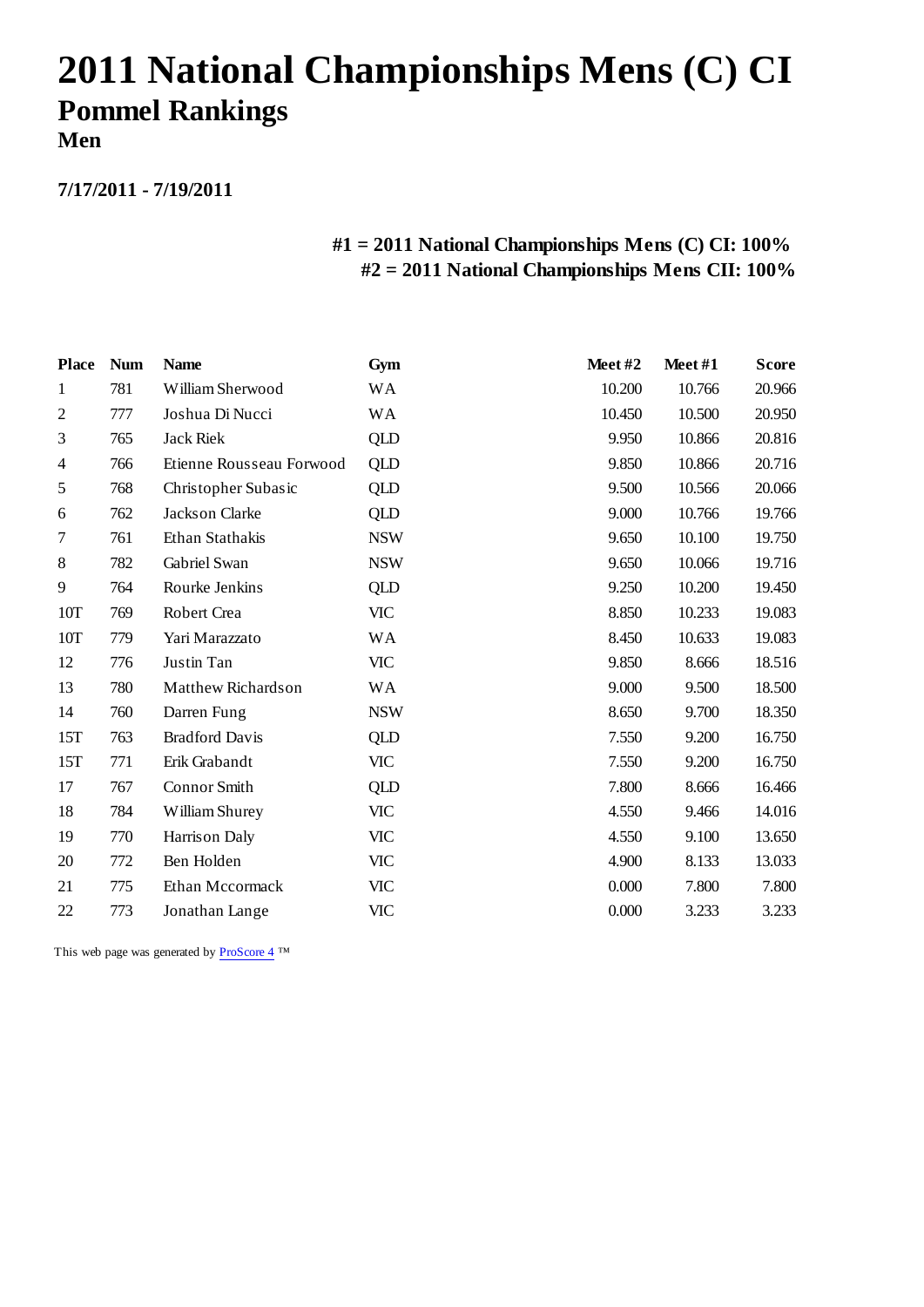# **2011 National Championships Mens (C) CI Rings Rankings**

**Men**

**7/17/2011 - 7/19/2011**

### **#1 = 2011 National Championships Mens (C) CI: 100% #2 = 2011 National Championships Mens CII: 100%**

| <b>Num</b> | <b>Name</b>              | Gym        | Meet#2 | Meet#1 | <b>Score</b> |
|------------|--------------------------|------------|--------|--------|--------------|
| 762        | Jackson Clarke           | QLD        | 10.250 | 10.366 | 20.616       |
| 781        | William Sherwood         | <b>WA</b>  | 9.350  | 9.633  | 18.983       |
| 766        | Etienne Rousseau Forwood | QLD        | 9.300  | 9.566  | 18.866       |
| 782        | Gabriel Swan             | <b>NSW</b> | 9.450  | 9.233  | 18.683       |
| 779        | Yari Marazzato           | <b>WA</b>  | 9.750  | 8.866  | 18.616       |
| 765        | <b>Jack Riek</b>         | QLD        | 9.100  | 9.166  | 18.266       |
| 760        | Darren Fung              | <b>NSW</b> | 9.300  | 8.766  | 18.066       |
| 776        | Justin Tan               | <b>VIC</b> | 8.550  | 8.733  | 17.283       |
| 768        | Christopher Subasic      | QLD        | 7.850  | 8.300  | 16.150       |
| 777        | Joshua Di Nucci          | <b>WA</b>  | 7.700  | 8.066  | 15.766       |
| 763        | <b>Bradford Davis</b>    | QLD        | 7.900  | 7.866  | 15.766       |
| 764        | Rourke Jenkins           | QLD        | 7.450  | 8.233  | 15.683       |
| 769        | Robert Crea              | <b>VIC</b> | 8.200  | 7.466  | 15.666       |
| 761        | Ethan Stathakis          | <b>NSW</b> | 7.850  | 7.633  | 15.483       |
| 780        | Matthew Richardson       | <b>WA</b>  | 8.400  | 7.000  | 15.400       |
| 771        | Erik Grabandt            | <b>VIC</b> | 7.600  | 7.733  | 15.333       |
| 767        | Connor Smith             | QLD        | 7.200  | 7.266  | 14.466       |
| 770        | Harrison Daly            | <b>VIC</b> | 8.150  | 6.200  | 14.350       |
| 772        | Ben Holden               | <b>VIC</b> | 7.400  | 6.466  | 13.866       |
| 773        | Jonathan Lange           | <b>VIC</b> | 6.600  | 6.233  | 12.833       |
| 775        | Ethan Mccormack          | <b>VIC</b> | 6.400  | 5.800  | 12.200       |
| 784        | William Shurey           | VIC        | 6.500  | 4.833  | 11.333       |
|            |                          |            |        |        |              |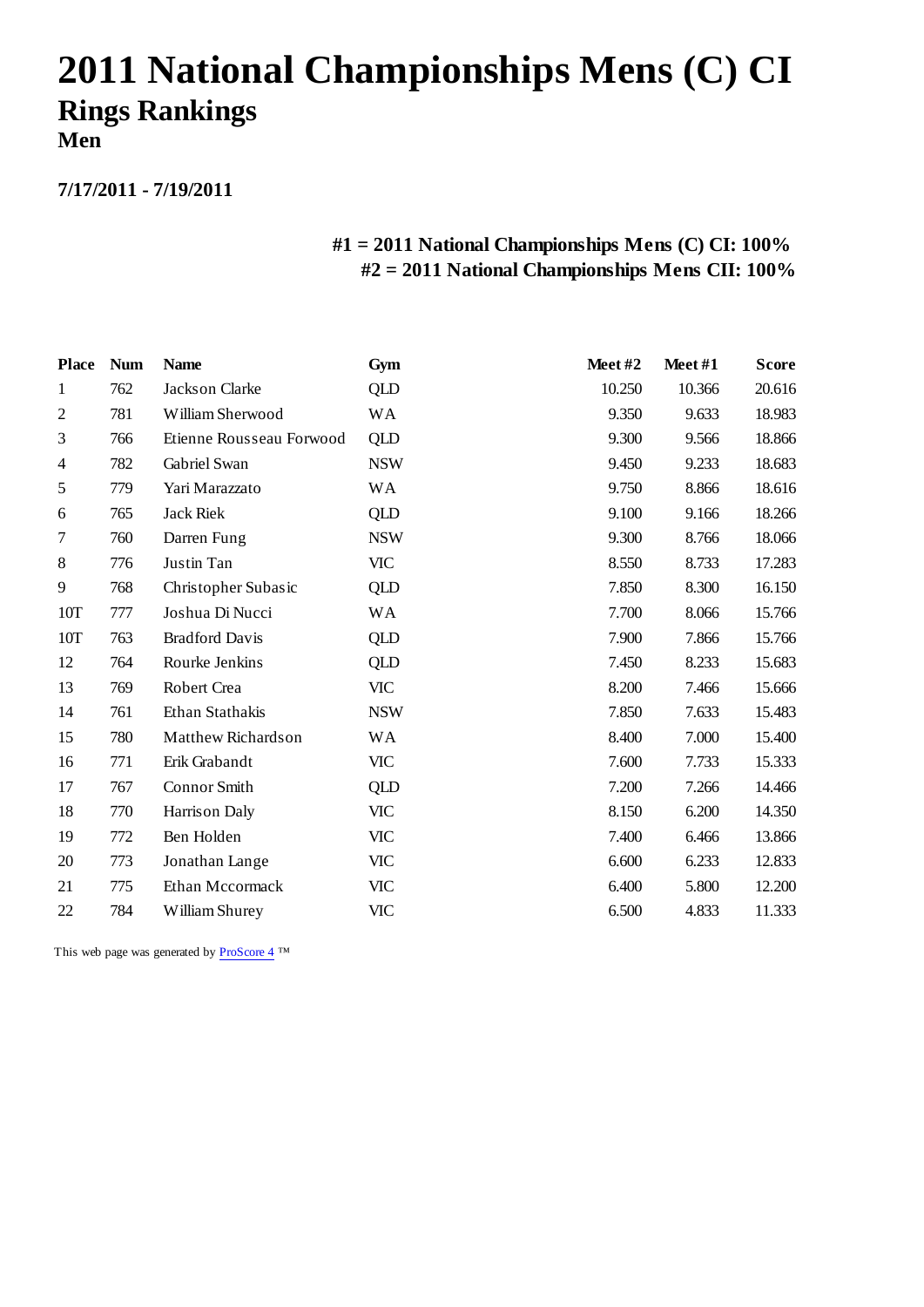# **2011 National Championships Mens (C) CI Vault Rankings**

**Men**

**7/17/2011 - 7/19/2011**

### **#1 = 2011 National Championships Mens (C) CI: 100% #2 = 2011 National Championships Mens CII: 100%**

| <b>Num</b> | <b>Name</b>              | Gym        | Meet#2 | Meet#1 | <b>Score</b> |
|------------|--------------------------|------------|--------|--------|--------------|
| 766        | Etienne Rousseau Forwood | <b>QLD</b> | 10.533 | 10.400 | 20.933       |
| 762        | Jackson Clarke           | <b>QLD</b> | 10.533 | 10.366 | 20.899       |
| 782        | Gabriel Swan             | <b>NSW</b> | 10.466 | 10.233 | 20.699       |
| 777        | Joshua Di Nucci          | <b>WA</b>  | 10.166 | 10.233 | 20.399       |
| 765        | <b>Jack Riek</b>         | QLD        | 9.633  | 10.433 | 20.066       |
| 781        | William Sherwood         | <b>WA</b>  | 10.466 | 9.566  | 20.032       |
| 780        | Matthew Richardson       | <b>WA</b>  | 9.466  | 10.266 | 19.732       |
| 776        | Justin Tan               | VIC        | 9.333  | 10.333 | 19.666       |
| 768        | Christopher Subasic      | QLD        | 9.733  | 9.700  | 19.433       |
| 767        | Connor Smith             | QLD        | 9.333  | 10.100 | 19.433       |
| 770        | Harrison Daly            | <b>VIC</b> | 9.433  | 9.700  | 19.133       |
| 764        | Rourke Jenkins           | QLD        | 9.700  | 9.433  | 19.133       |
| 779        | Yari Marazzato           | <b>WA</b>  | 9.266  | 9.866  | 19.132       |
| 769        | Robert Crea              | <b>VIC</b> | 8.800  | 10.300 | 19.100       |
| 761        | Ethan Stathakis          | <b>NSW</b> | 9.200  | 9.833  | 19.033       |
| 773        | Jonathan Lange           | <b>VIC</b> | 9.500  | 9.400  | 18.900       |
| 763        | <b>Bradford Davis</b>    | QLD        | 9.400  | 9.366  | 18.766       |
| 771        | Erik Grabandt            | <b>VIC</b> | 9.200  | 9.000  | 18.200       |
| 784        | William Shurey           | <b>VIC</b> | 9.166  | 8.833  | 17.999       |
| 775        | Ethan Mccormack          | <b>VIC</b> | 9.566  | 8.200  | 17.766       |
| 760        | Darren Fung              | <b>NSW</b> | 9.166  | 8.600  | 17.766       |
| 772        | Ben Holden               | <b>VIC</b> | 8.766  | 8.433  | 17.199       |
|            |                          |            |        |        |              |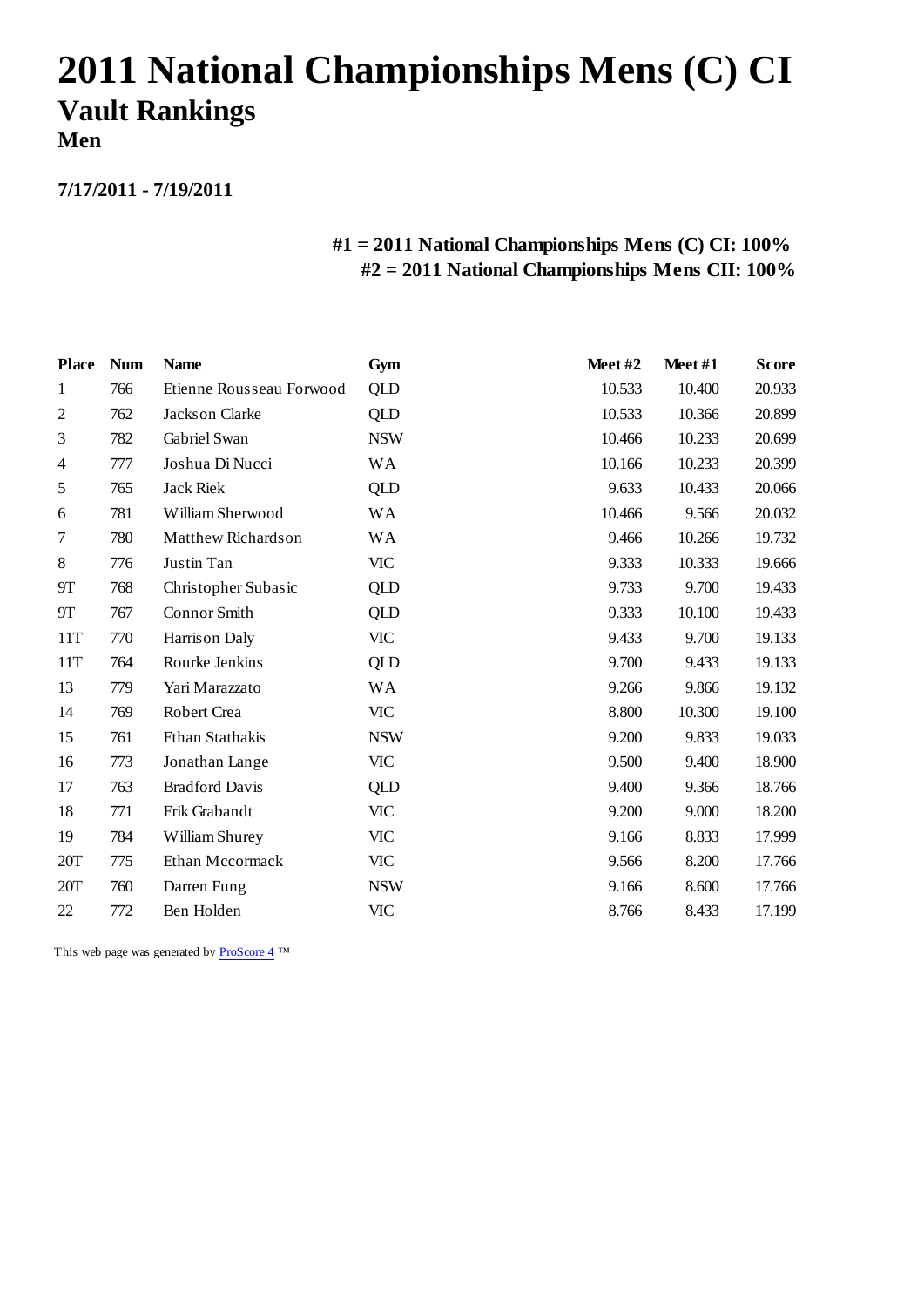# **2011 National Championships Mens (C) CI P Bars Rankings**

**Men**

**7/17/2011 - 7/19/2011**

### **#1 = 2011 National Championships Mens (C) CI: 100% #2 = 2011 National Championships Mens CII: 100%**

| <b>Num</b> | <b>Name</b>              | Gym        | Meet#2 | Meet#1 | <b>Score</b> |
|------------|--------------------------|------------|--------|--------|--------------|
| 776        | Justin Tan               | <b>VIC</b> | 10.800 | 10.800 | 21.600       |
| 765        | <b>Jack Riek</b>         | <b>QLD</b> | 10.333 | 10.800 | 21.133       |
| 766        | Etienne Rousseau Forwood | <b>QLD</b> | 9.900  | 10.433 | 20.333       |
| 762        | Jackson Clarke           | <b>QLD</b> | 9.966  | 10.033 | 19.999       |
| 764        | Rourke Jenkins           | <b>QLD</b> | 9.266  | 10.100 | 19.366       |
| 768        | Christopher Subasic      | <b>QLD</b> | 9.733  | 9.600  | 19.333       |
| 779        | Yari Marazzato           | <b>WA</b>  | 9.400  | 9.766  | 19.166       |
| 769        | Robert Crea              | <b>VIC</b> | 9.366  | 9.566  | 18.932       |
| 777        | Joshua Di Nucci          | <b>WA</b>  | 7.900  | 11.000 | 18.900       |
| 763        | <b>Bradford Davis</b>    | QLD        | 9.133  | 9.200  | 18.333       |
| 761        | Ethan Stathakis          | <b>NSW</b> | 9.500  | 8.566  | 18.066       |
| 767        | Connor Smith             | <b>QLD</b> | 8.966  | 8.966  | 17.932       |
| 781        | William Sherwood         | <b>WA</b>  | 8.400  | 9.433  | 17.833       |
| 780        | Matthew Richardson       | <b>WA</b>  | 7.833  | 9.933  | 17.766       |
| 760        | Darren Fung              | <b>NSW</b> | 10.166 | 7.466  | 17.632       |
| 782        | Gabriel Swan             | <b>NSW</b> | 8.133  | 9.233  | 17.366       |
| 770        | Harrison Daly            | <b>VIC</b> | 7.733  | 7.366  | 15.099       |
| 784        | William Shurey           | <b>VIC</b> | 7.366  | 7.333  | 14.699       |
| 771        | Erik Grabandt            | <b>VIC</b> | 7.100  | 7.100  | 14.200       |
| 772        | Ben Holden               | <b>VIC</b> | 6.666  | 7.133  | 13.799       |
| 775        | Ethan Mccormack          | <b>VIC</b> | 6.133  | 5.400  | 11.533       |
| 773        | Jonathan Lange           | <b>VIC</b> | 4.800  | 5.733  | 10.533       |
|            |                          |            |        |        |              |